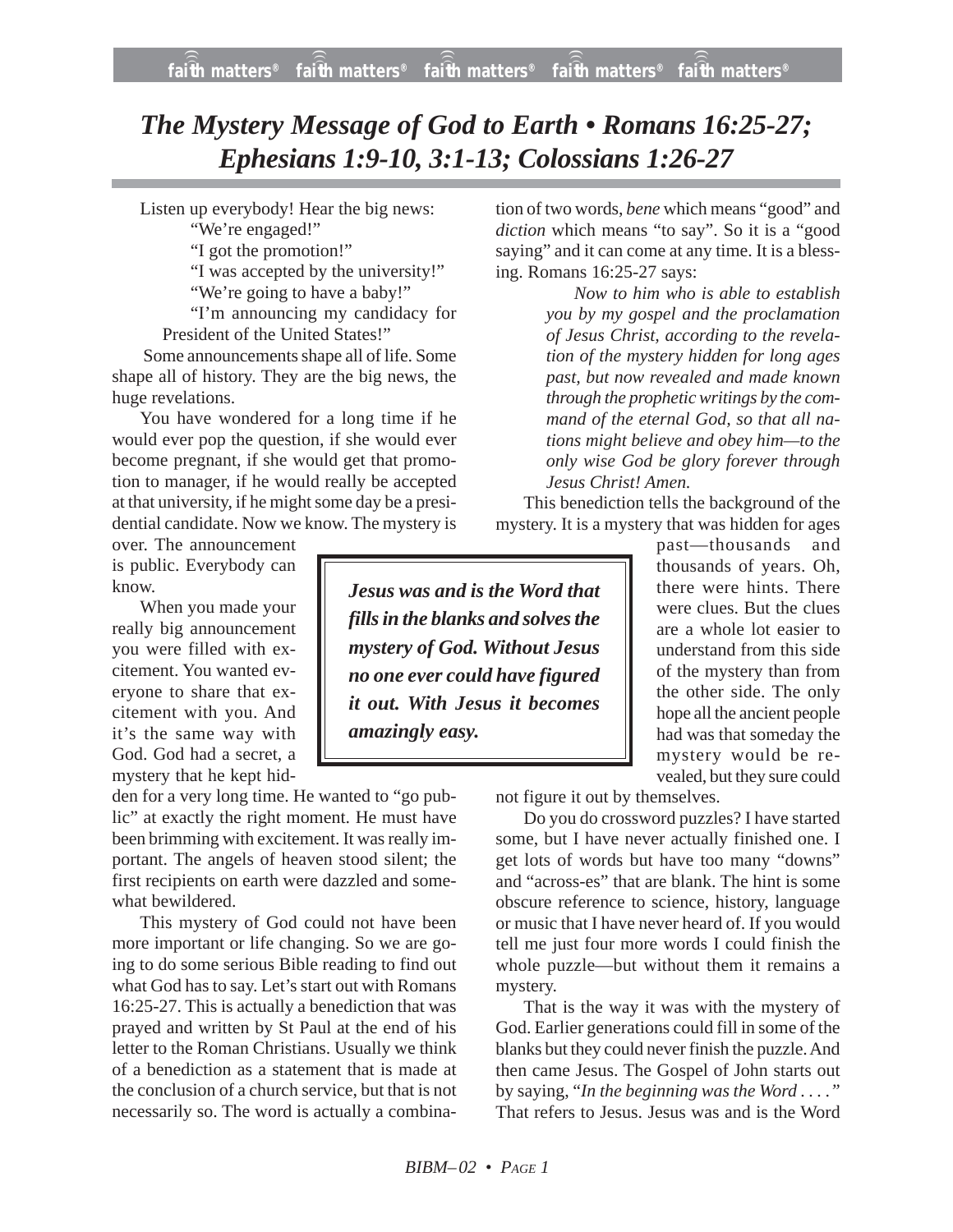that fills in the blanks and solves the mystery of God. Without Jesus no one ever could have figured it out. With Jesus it becomes amazingly easy.

I have a confession to make. In some of those crossword puzzle books the answers are all in the back. Now, I have never copied an entire crossword puzzle but I have looked to see the one word I could not get. With that one word I could figure out the rest of the words.

When it comes to the great mystery of God the one word is actually a person—JESUS CHRIST. When you have Jesus Christ it all fits together and makes sense. This is explained in Ephesians 1:9-10 where the apostle Paul wrote:

> (*God) made known to us the mystery of his will according to his good pleasure, which he purposed in Christ, to be put into effect when the times will have reached their fulfillment—to bring all things in heaven and on earth together under one head, even Christ.*

God solved the mystery with Jesus. The crossword puzzle of eternity comes together at the name of Jesus. In Philippians 2:10-11 we read, " . . . *that at the name of Jesus every knee shall bow, in heaven and on earth and under the earth, and every tongue confess that Jesus Christ is Lord*."

So, what is this mystery? The mystery is that the good news of Jesus is for everyone!

Well, you say, I knew that. Right, just like you knew that E=MC<sup>2</sup>. But, without Albert Einstein there is not an outside chance you could have ever figured that out by yourself. And, if you are honest, you will admit that you really don't understand how the Theory of Relativity works. Just because we have heard something many times does not mean we could have figured it out by ourselves, nor does it mean that we fully grasp or understand the significance of what it is all about.

And so it is with the mystery of God when he reveals the good news that Jesus is for everyone. This is more fully explained in Ephesians 3:1-13:

> *For this reason I, Paul, the prisoner of Christ Jesus for the sake of you Gentiles—*

*Surely you have heard about the administration of God's grace that was given to me for you, that is, the mystery made known to me by revelation, as I have already written briefly. In reading this, then, you will be able to understand my insight into the mystery of Christ, which was not made known to men in other generations as it has now been revealed by the Spirit to God's holy apostles and prophets. This mystery is that through the gospel the Gentiles are heirs together with Israel, members together of one body, and sharers together in the promise in Christ Jesus.*

*I became a servant of this gospel by the gift of God's grace given me through the working of his power. Although I am less than the least of all God's people, this grace was given me: to preach to the Gentiles the unsearchable riches of Christ, and to make plain to everyone the administration of this mystery, which for ages past was kept hidden in God, who created all things. His intent was that now, through the church, the manifold wisdom of God should be made known to the rulers and authorities in the heavenly realms, according to his eternal purpose which he accomplished in Christ Jesus our Lord. In him and through faith in him we may approach God with freedom and confidence.*

In the ancient world every nation and tribe had its own god. Egyptians had Isis. Greeks had Zeus. Romans had Jupiter. Philistines had Baal. Israel had Yahweh, or Jehovah. Everyone tended to think their god was better than anyone else's god and that their god could beat up your god. Also, most ancient people thought they were the chosen people of their god and superior to every else. Greeks called all non-Greeks barbarians and treated them with contempt. Romans made non-Romans into slaves. Jews called all non-Jews Gentiles and looked down on them as inferior and doomed to eternal annihilation. Basically, every ethnic, religious and racial group considered everyone else inferior and themselves su-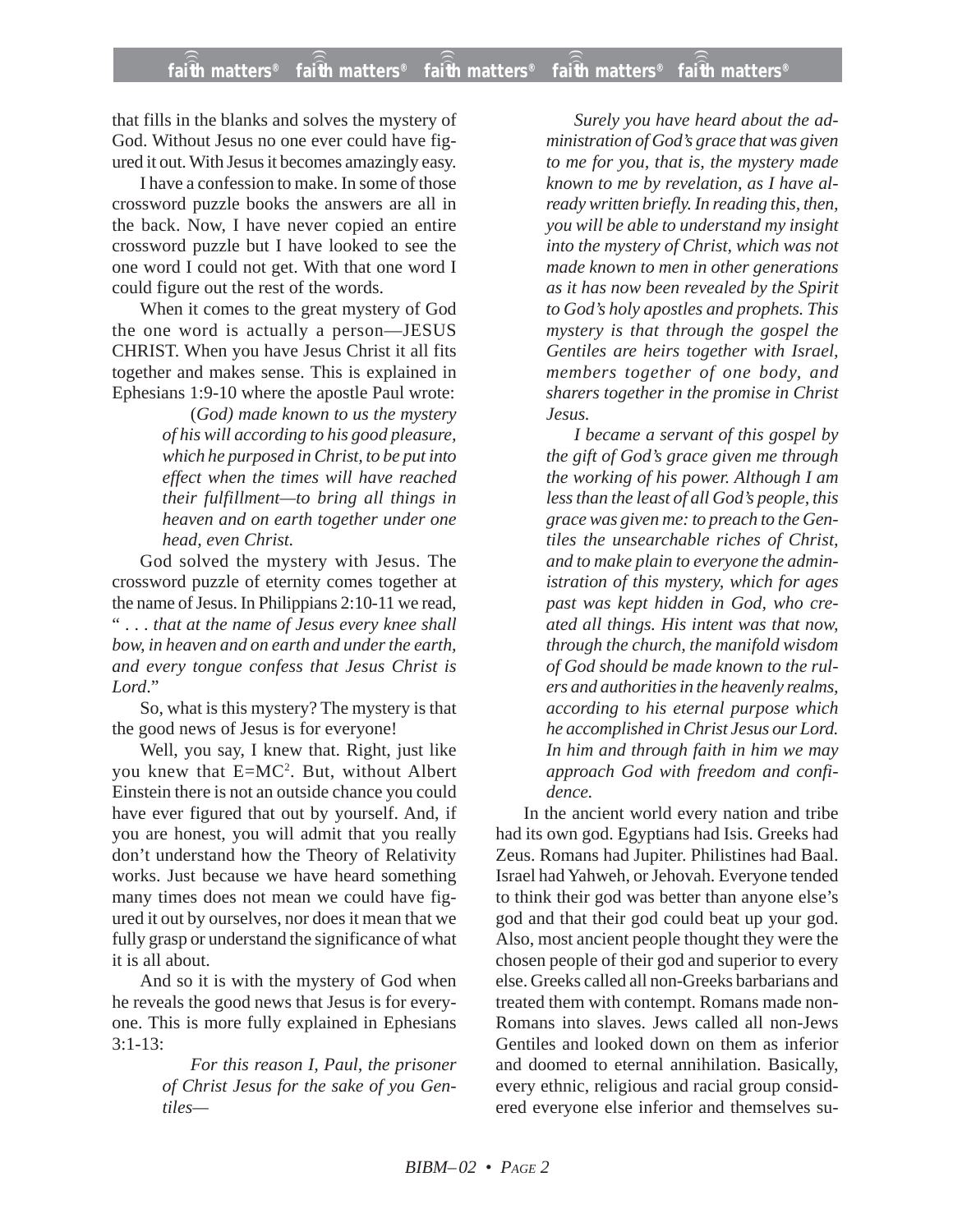## **faith matters® faith matters® faith matters® faith matters® faith matters®** ))) ))) faith matters® ))) )))

perior. As a result, ancient religions were not evangelistic. To the contrary, they were exclusive. They wanted to keep their own gods for themselves and be superior to everybody else.

In some ways it is much the same today. To be Japanese is to be Buddhist. To be Indian is to be Hindu. To be Greek is to be Greek Orthodox. To be Saudi is to be Muslim. Many people still tie ethnicity and citizenship to religion. Numerous nations have laws to enforce the established religion. It is illegal to proselytize or to convert from one religion to another. It is considered unpatriotic.

The mystery of God is a blockbuster. The God of Israel is the God of all nations. He is the creator of everything. He is the one and only true God who has revealed himself in Jesus Christ. Everyone can connect to him—Jews and Gentiles; males and females; Asians; Africans; Europeans; Native Americans; rich and poor; young

and old. Jesus is for everyone!

St. Paul was stunned by his own call*—"to preach to the Gentiles the unsearchable riches of Christ, and to make plain to everyone the adminis-*

*tration of this mystery, which for ages past was kept hidden by God, who created all things."*

The God of the Bible is no local God. He is the creator of all things. And the riches of Christ are for everybody, even Gentiles, even non-Jews.

God revealed this mystery as very good news ("gospel"). But that was not always how it was received. To many Jews this was terrible news. They wanted to be God's chosen people who were totally different. They did not want to share their God or their salvation with Gentiles. As for the pagans, this was also bad news. They did not want to accept the God of the Jews and they certainly did not want to hear that their gods were fakes.

The same negative response to God's mystery may happen today. There are Christians today who would just as soon keep Christianity to themselves rather than share Christ with people who are different. And there are people of other religions who do not want to accept Jesus as their Savior and admit that their gods and their religions are false.

Here is the mystery: The God of Israel is the God of all. He sent his Son to earth to rescue all humans from sin and death. He offers this salvation to everyone who will believe in him and accept Jesus as Savior and thereby receive the rich and eternal blessings of God.

Let's look at one more important statement about this mystery of God. The Apostle Paul wrote about it in Colossians 1:26-27:

. . . the mystery that has been kept hidden for ages and generations, but is now disclosed to the saints. To them God has chosen to make known among the Gentiles the glorious riches of this mystery, which is Christ in you, the hope of glory.

The mystery that was hidden to previous generations God has now disclosed to "*the saints*". So, who are the saints? St. Peter? St. Paul? St. Mary? St. Andrew? Actually, the saints are all

> Christians. If you are a Christian then you are a saint. "Saint" means "holy one". You may not feel "holy" but that is what God says you are if you have accepted Jesus as your Savior. You are a

*You are a saint! So act like the*

*saint that God says you are!*

saint whether you feel like it or not.

Feel free to use the title. When you fill out a questionnaire instead of writing Mr., Mrs., Ms. or Dr. just cross all that out and put "Saint" in front of your name. If you order a customized license plate go ahead and get "Saint". Introduce yourself by saying, "Hi. I'm St. Carol" or "Hello, I'm St. Dan." Think of the possibilities. St. Paul. St. Louis. St. Joan. St. Bernard! You are a saint! So act like the saint that God says you are!

Something embarrassing happened in Iraq during the Gulf War. American soldiers stole Iraqi property for personal wealth or for souvenirs things like guns, money, art. These soldiers were representatives of our country. They were sent to bring liberty and freedom. They were there for the benefit of the Iraqi people, not for themselves. They wore the uniforms of the United States of America. They were on a mission to help people. But they did everything contrary to